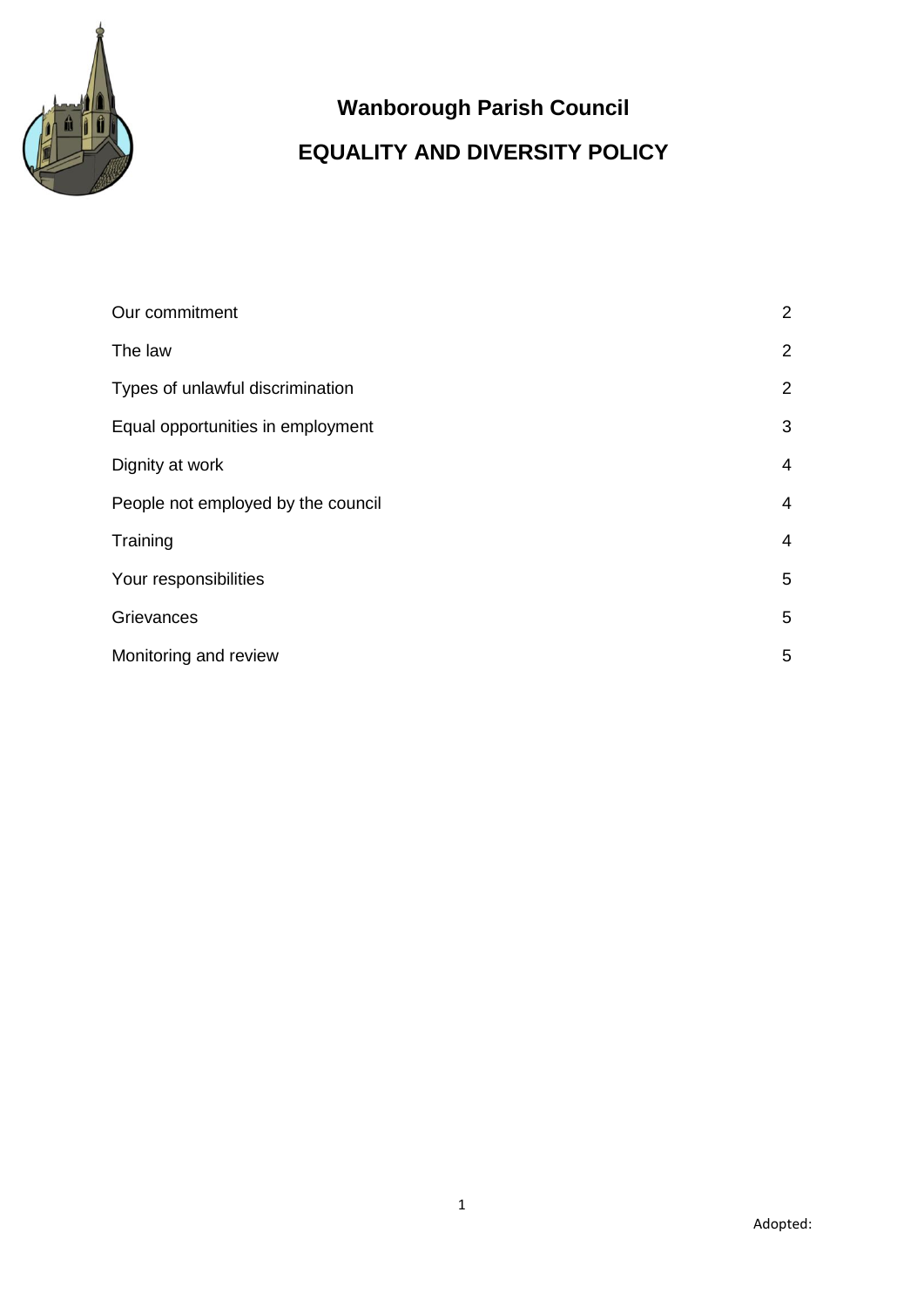# **EQUALITY AND DIVERSITY POLICY**

### **Our commitment**

The council is committed to providing equal opportunities in employment and to avoiding unlawful discrimination.

This policy is intended to assist the council to put this commitment into practice. Compliance with this policy should also ensure that employees do not commit unlawful acts of discrimination.

Striving to ensure that the work environment is free of harassment and bullying and that everyone is treated with dignity and respect is an important aspect of ensuring equal opportunities in employment.

### **The law**

It is unlawful to discriminate directly or indirectly in recruitment or employment because of age, disability, sex, gender reassignment, pregnancy, maternity, race (which includes colour, nationality, caste and ethnic or national origins), sexual orientation, religion or belief, or because someone is married or in a civil partnership. These are known as "protected characteristics".

Discrimination after employment may also be unlawful, e.g. refusing to give a reference for a reason related to one of the protected characteristics.

The council will not discriminate against or harass a member of the public in the provision of services or goods. It is unlawful to fail to make reasonable adjustments to overcome barriers to using services caused by disability. The duty to make reasonable adjustments includes the removal, adaptation or alteration of physical features, if the physical features make it impossible or unreasonably difficult for disabled people to make use of services. In addition, service providers have an obligation to think ahead and address any barriers that may impede disabled people from accessing a service.

#### **Types of unlawful discrimination**

Direct discrimination is where a person is treated less favourably than another because of a protected characteristic.

In limited circumstances, employers can directly discriminate against an individual for a reason related to any of the protected characteristics where there is an occupational requirement. The occupational requirement must be crucial to the post and a proportionate means of achieving a legitimate aim.

Indirect discrimination is where a provision, criterion or practice is applied that is discriminatory in relation to individuals who have a relevant protected characteristic such that it would be to the detriment of people who share that protected characteristic compared with people who do not, and it cannot be shown to be a proportionate means of achieving a legitimate aim.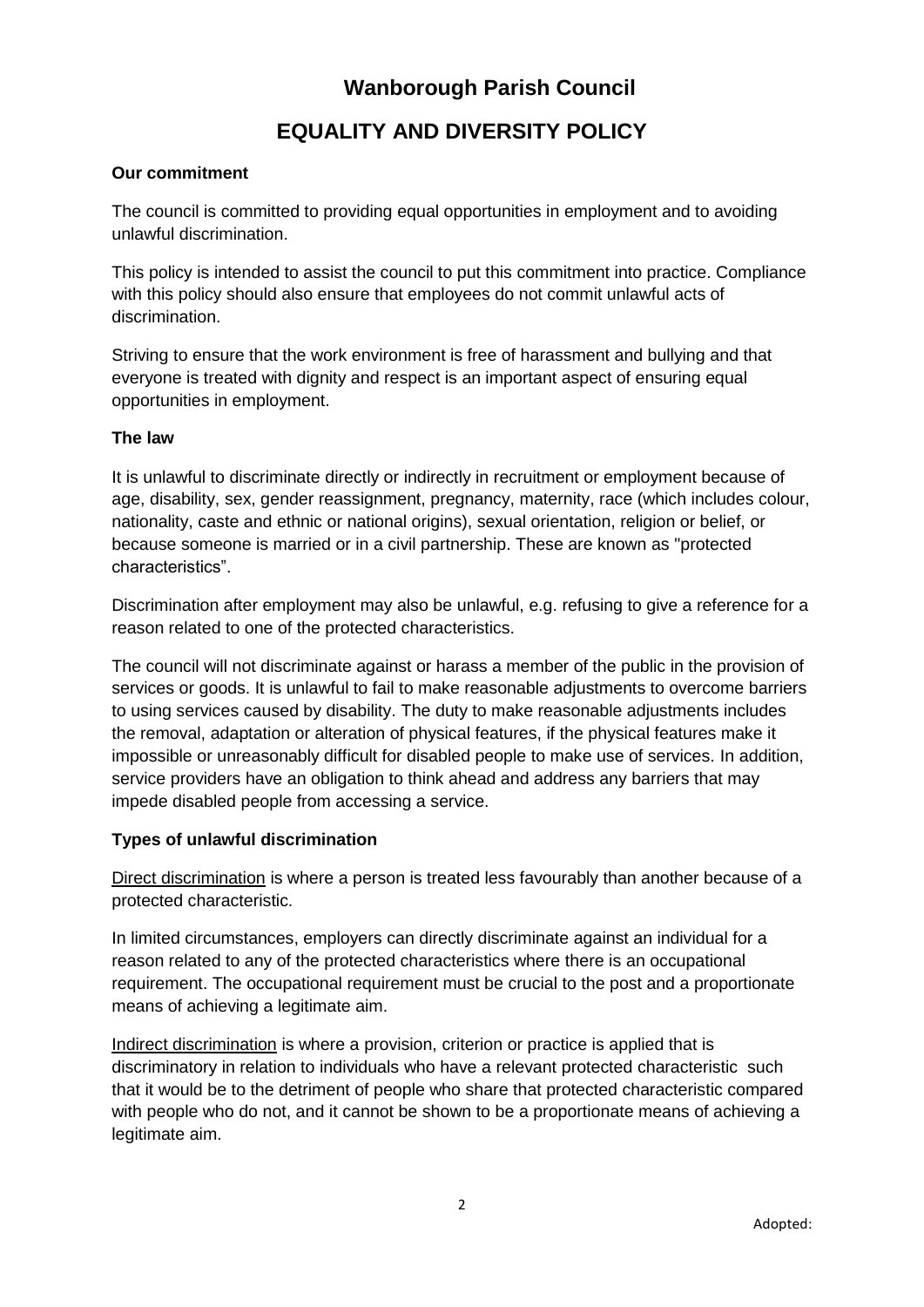### **EQUALITY AND DIVERSITY POLICY**

Harassment is where there is unwanted conduct, related to one of the protected characteristics (other than marriage and civil partnership, and pregnancy and maternity) that has the purpose or effect of violating a person's dignity; or creating an intimidating, hostile, degrading, humiliating or offensive environment. It does not matter whether or not this effect was intended by the person responsible for the conduct.

Associative discrimination is where an individual is directly discriminated against or harassed for association with another individual who has a protected characteristic.

Perceptive discrimination is where an individual is directly discriminated against or harassed based on a perception that he/she has a particular protected characteristic when he/she does not, in fact, have that protected characteristic.

Third-party harassment occurs where an employee is harassed and the harassment is related to a protected characteristic, by third parties.

Victimisation occurs where an employee is subjected to a detriment, such as being denied a training opportunity or a promotion because he/she made or supported a complaint or raised a grievance under the Equality Act 2010, or because he/she is suspected of doing so. However, an employee is not protected from victimisation if he/she acted maliciously or made or supported an untrue complaint.

Failure to make reasonable adjustments is where a physical feature or a provision, criterion or practice puts a disabled person at a substantial disadvantage compared with someone who does not have that protected characteristic and the employer has failed to make reasonable adjustments to enable the disabled person to overcome the disadvantage.

#### **Equal opportunities in employment**

The council will avoid unlawful discrimination in all aspects of employment including recruitment, promotion, opportunities for training, pay and benefits, discipline and selection for redundancy.

#### **Recruitment**

Person and job specifications will be limited to those requirements that are necessary for the effective performance of the job. Candidates for employment or promotion will be assessed objectively against the requirements for the job, taking account of any reasonable adjustments that may be required for candidates with a disability. Disability and personal or home commitments will not form the basis of employment decisions except where necessary.

#### Working practices

The council will consider any possible indirectly discriminatory effect of its standard working practices, including the number of hours to be worked, the times at which these are to be worked and the place at which work is to be done, when considering requests for variations to these standard working practices and will refuse such requests only if the council considers it has good reasons, unrelated to any protected characteristic, for doing so. The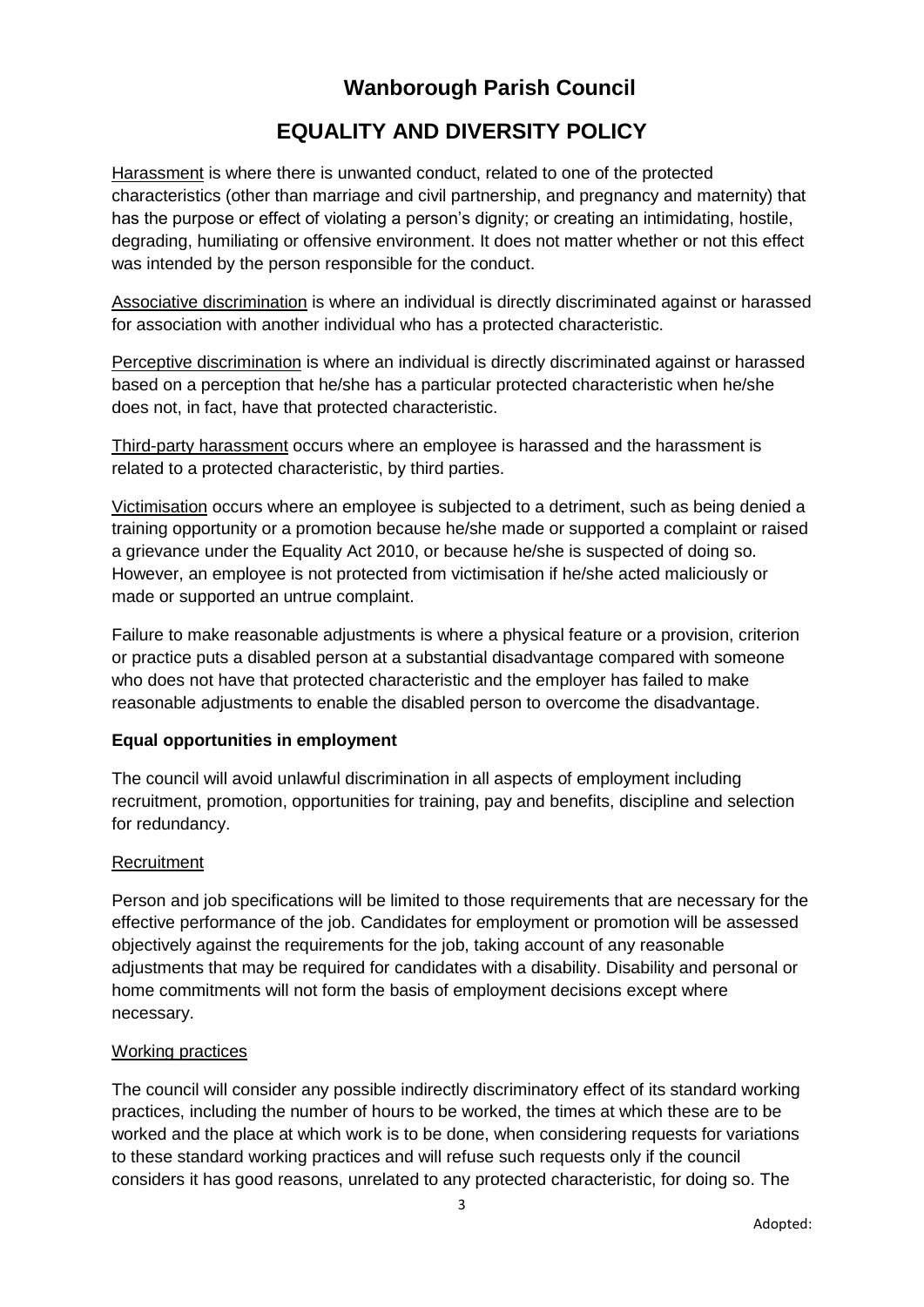# **EQUALITY AND DIVERSITY POLICY**

council will comply with its obligations in relation to statutory requests for contract variations. The council will also make reasonable adjustments to its standard working practices to overcome barriers caused by disability.

### Equal opportunities monitoring

The council will monitor the ethnic, gender and age composition of the existing workforce and of applicants for jobs (including promotion), and the number of people with disabilities within these groups, and will consider and take any appropriate action to address any problems that may be identified as a result of the monitoring process.

The council treats personal data collected for reviewing equality and diversity in accordance with the data protection policy. Information about how data is used and the basis for processing is provided in the council's privacy notices.

### **Dignity at work**

The council has a separate dignity at work policy concerning issues of bullying and harassment on any ground, and how complaints of this type will be dealt with.

### **People not employed by the council**

The council will not discriminate unlawfully against those using or seeking to use the services provided by the council.

You should report any bullying or harassment by suppliers, visitors or others to the council who will take appropriate action.

### **Training**

The council will raise awareness of equal opportunities to those likely to be involved in recruitment or other decision making where equal opportunities issues are likely to arise.

The council will raise awareness of all staff engaged to work at the council to help them understand their rights and responsibilities under the dignity at work policy and what they can do to help create a working environment free of bullying and harassment. The council will provide additional training to managers to enable them to deal more effectively with complaints of bullying and harassment.

#### **Your responsibilities**

Every employee is required to assist the council to meet its commitment to provide equal opportunities in employment and avoid unlawful discrimination. Employees can be held personally liable as well as, or instead of, the council for any act of unlawful discrimination. Employees who commit serious acts of harassment may be guilty of a criminal offence.

Acts of discrimination, harassment, bullying or victimisation against employees or customers are disciplinary offences and will be dealt with under the council's disciplinary procedure. Discrimination, harassment, bullying or victimisation may constitute gross misconduct and could lead to dismissal without notice.